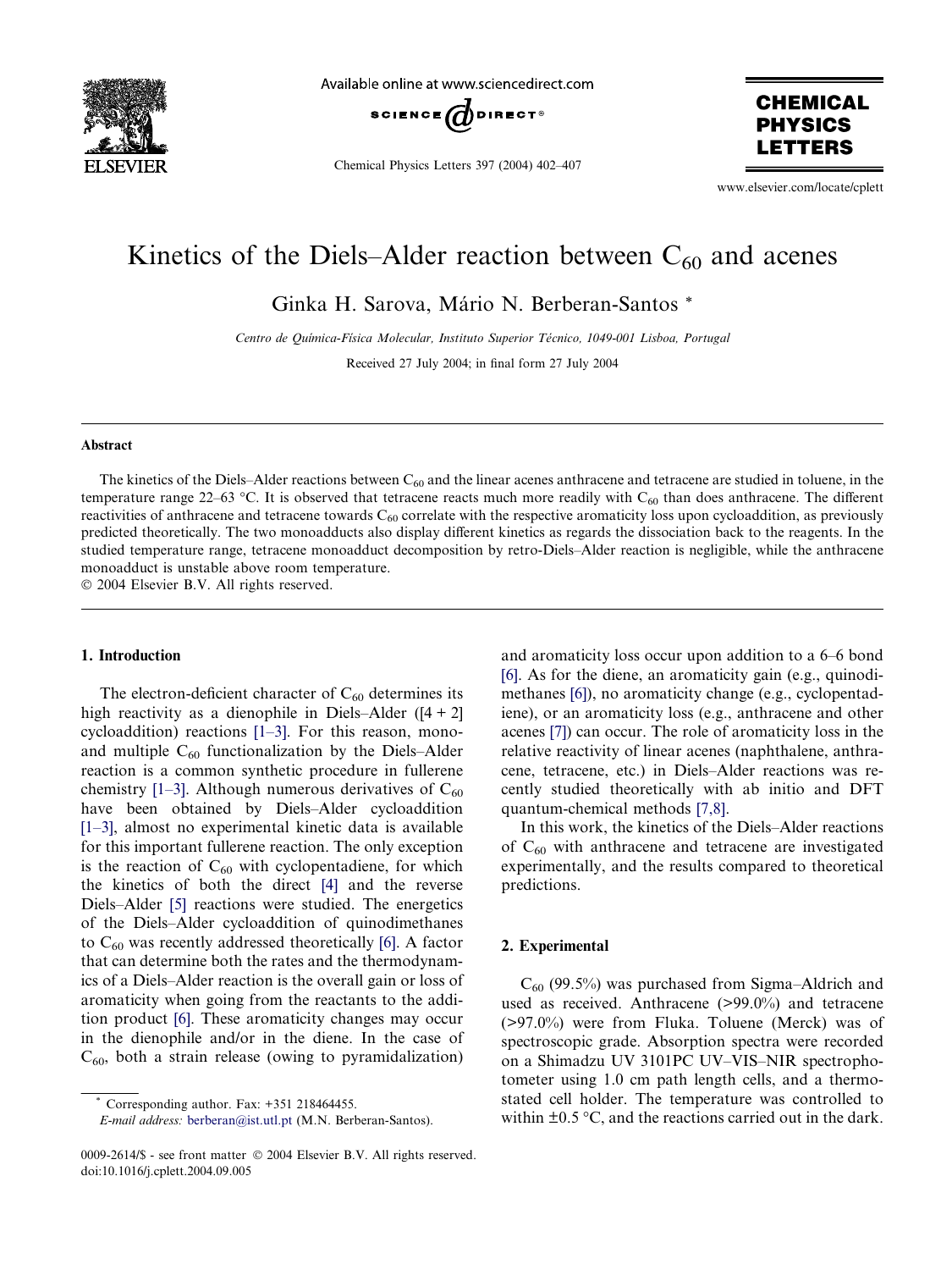<span id="page-1-0"></span>All spectra were run against toluene as a blank. In order to avoid a competing Diels–Alder reaction (with singlet oxygen as the dienophile) [\[9\]](#page-5-0), the tetracene reactions were carried out in sealed and degassed cells (4 freeze– pump–thaw cycles of the  $C_{60}$  solution in toluene, prior to mixing with tetracene under vacuum). No precaution of this kind was necessary for the aerated anthracene solutions, that for the concentration used were stable at all temperatures in the absence of fullerene.

#### 3. Method of data analysis

The Diels–Alder reaction between acenes and  $C_{60}$  is described by a concerted mechanism [\[10\],](#page-5-0)

$$
F + A \underset{k_{-1}}{\overset{k_1}{\rightleftharpoons}} FA,\tag{1}
$$

where  $F$  is the fullerene,  $A$  is the acene, and  $FA$  is the monoadduct. The rate equation for the monoadduct is

$$
\frac{d[FA]}{dt} = k_1[A][F] - k_{-1}[FA]
$$
 (2)

If the deviation to equilibrium is defined as  $x =$  $[FA]_e - [FA]$ , Eq. (2) becomes

$$
\frac{\mathrm{d}x}{\mathrm{d}t} = -\Gamma x - k_1 x^2 \tag{3}
$$

with

$$
\Gamma = [k_1([A]_e + [F]_e) + k_{-1}], \tag{4}
$$

 $\Gamma$  being the inverse of the relaxation time of the system [\[11\].](#page-5-0) Integration of Eq. (3) yields

$$
x = \frac{x_0}{(1+\alpha)e^{I'} - \alpha},\tag{5}
$$

where  $x_0 = x(0)$  and

$$
\alpha = \frac{k_1 x_0}{\Gamma} = \frac{K([FA]_e - [FA]_0)}{1 + K([A]_e + [F]_e)},\tag{6}
$$

where  $K$  is the equilibrium constant,

$$
K = \frac{k_1}{k_{-1}}.\tag{7}
$$

For small  $x_0$ ,  $\alpha \ll 1$  and Eq. (5) reduces to the wellknown relaxation equation [\[11\]](#page-5-0). In the described experiments, however,  $[FA]_0 = 0$ , and  $\alpha$  is not always small.

If the absorbance A of the system is measured at a wavelength, where only the addition product FA absorbs, then

$$
A = \varepsilon_{FA} l([FA]_e - x), \tag{8}
$$

where  $\varepsilon_{FA}$  is the absorption coefficient and l is the optical pathlength. Finally,

$$
A(t) = A_{\infty} \frac{1 - e^{-Tt}}{1 - \beta e^{-Tt}},
$$
\n(9)

where

$$
A_{\infty} = \varepsilon_{\text{FA}} l \left[ F A \right]_{\text{e}} \tag{10}
$$

and the parameter  $\beta$ , with  $\beta \leq 1$ , is

$$
\beta = \frac{\alpha}{1 + \alpha} = \frac{K([FA]_e - [FA]_0)}{1 + K([A]_e + [F]_e + [FA]_e - [FA]_0)}.
$$
(11)

From a fit of Eq. (9) to experimental data, it is in principle possible to obtain the parameters  $\Gamma$ ,  $\beta$  and  $A_{\infty}$ . Then  $[FA]_{e}$  is computed from  $A_{\infty}$  provided the absorption coefficient  $\varepsilon_{FA}$  is known. Next, the equilibrium constant is obtained from

$$
K = \frac{[FA]_e}{([A]_0 - [FA]_e)([F]_0 - [FA]_e)}.
$$
\n(12)

On the other hand, the parameter  $\Gamma$  allows the calculation of  $k_1$ ,

$$
k_1 = \frac{\Gamma}{[A]_e + [F]_e + \frac{1}{K}}
$$
\n(13)

and  $k_{-1}$  is finally computed from K and  $k_1$ . The parameter  $\beta$  is redundant, and not always obtainable with satisfactory precision, as it can be much smaller than unity. Furthermore, it is correlated with  $A_{\infty}$ , and it is preferable to write explicitly the dependence of parameter  $\beta$  on  $[FA]$ <sub>e</sub> and perform the fit with only two parameters,  $\Gamma$ and  $[FA]_e$ . In the two systems studied, particular cases of Eq. (9) apply, as will be discussed.

#### 4. Results

## 4.1. Reaction with anthracene

The reaction of  $C_{60}$  with anthracene in toluene was studied in the temperature range  $22-63$  °C. The initial concentration of anthracene was  $1.1 \times 10^{-2}$  M while the C<sub>60</sub> concentration was kept fixed at  $2.1 \times 10^{-4}$  M. After mixing  $C_{60}$  and anthracene, four prominent absorption features appear at 436 nm (sharp band), 486 nm (broad band), 640 nm (shoulder) and 706 nm (weak band), [Fig. 1,](#page-2-0) their intensity progressively increasing with time. These absorption bands are characteristic of the mono-adduct of  $C_{60}$  and anthracene [\[12–14\],](#page-5-0) formed upon [4 + 2] cycloaddition, [Scheme 1.](#page-2-0)

The addition occurs at one of the 30 equivalent 6–6 bonds of  $C_{60}$ , and the reaction is regioselective from the point of view of anthracene, taking place at the central ring, across the 9, 10 positions. The existence of isosbestic points at 586 and 612 nm, see [Fig. 1](#page-2-0), confirms that multiple addition [\[15\]](#page-5-0) is negligible for the experimental conditions and observation time window used, in spite of the relatively large excess of anthracene. Identical results were obtained for all the other temperatures.

Since the acene was always in large excess in the experiments, it results from Eq. (11) that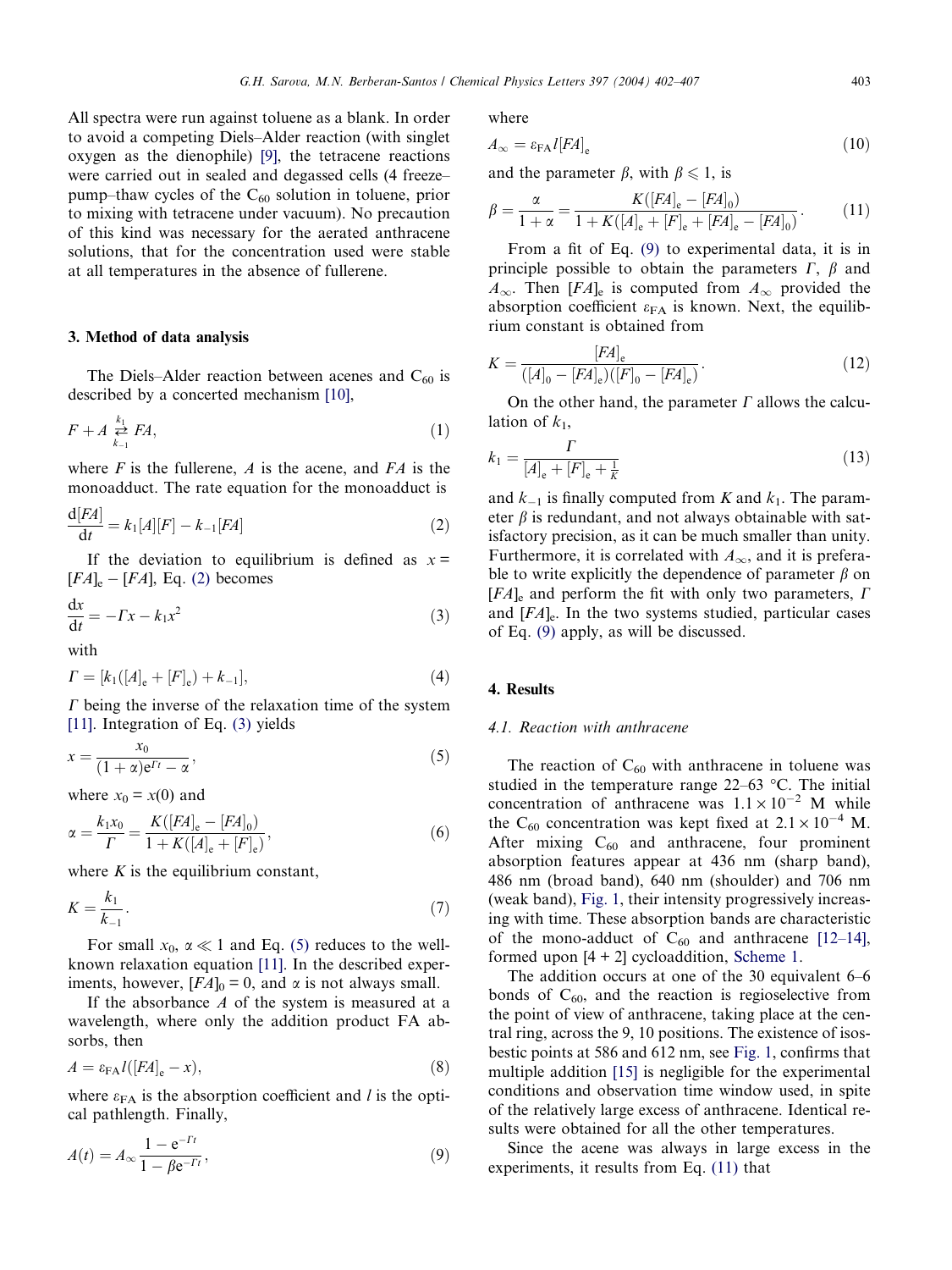<span id="page-2-0"></span>

Fig. 1. Electronic absorption spectra of the reaction mixture  $C_{60}$ –anthracene as a function of time, for a temperature of 63 °C. The absorption spectrum with the lowest 436 nm absorption corresponds to the starting  $C_{60}$ -anthracene mixture. The remaining spectra correspond to reaction times of 60, 130, 185, 295, 482, 1523 and 2343 min.



Scheme 1.

$$
\beta = \frac{K[FA]_e}{1 + K[A]_0} < \frac{K[F]_0}{1 + K[A]_0} < \frac{[F]_0}{[A]_0} = 0.02. \tag{14}
$$

Hence, Eq. [\(9\)](#page-1-0) reduces to

$$
A(t) = A_{\infty}(1 - e^{-\Gamma t})
$$
\n(15)

The fitted values of  $\Gamma$  and  $A_{\infty}$  for several temperatures are given in Table 1 (see also [Fig. 2](#page-3-0)). It is seen from Table 1 that there is a progressive decrease of  $A_{\infty}$  from its maximum possible value (corresponding to an irreversible reaction) as the temperature is increased. This shows that the reversibility of the reaction is nonnegligible for temperatures higher than ambient. The decrease of the computed equilibrium constant with temperature shows that the reaction is exothermic, as expected for a Diels–Alder reaction. Values of  $K$ ,  $k_1$ and  $k_{-1}$  were estimated as described, using the determined  $A_{\infty}$  and  $\Gamma$ , and an absorption coefficient  $\varepsilon_{FA}$  for the monoadduct of 324  $M^{-1}$  cm<sup>-1</sup> at 706 nm [\[14\].](#page-5-0) The results are summarized in Table 1.

#### 4.2. Reaction with tetracene

The reaction of  $C_{60}$  with tetracene in toluene was studied in the temperature range  $25-59$  °C. Owing to the faster rates for this reaction, and to the low solubility of tetracene in toluene, tetracene was not in large excess in the experiments, as was the case with anthracene. Instead, a molar ratio  $C_{60}$ : tetracene of 10:13 was used. The initial concentration of tetracene was  $2.3 \times 10^{-4}$  M while the C<sub>60</sub> concentration was kept fixed at  $1.8 \times 10^{-4}$  M. After mixing  $C_{60}$  and tetracene, two prominent absorption features appear at 640 nm (shoulder) and 706 nm (weak band), [Fig. 3,](#page-3-0) their intensity progressively increasing with time. The absorption features observed with anthracene at shorter wavelengths are in this case masked by the intrinsic absorption of tetracene, whose onset occurs at approximately 500 nm. Nevertheless,

Table 1

|  |  |  | Fitted parameters and calculated rate constants and equilibrium constant for the reaction between $C_{60}$ and anthracene |  |  |  |  |  |  |  |
|--|--|--|---------------------------------------------------------------------------------------------------------------------------|--|--|--|--|--|--|--|
|--|--|--|---------------------------------------------------------------------------------------------------------------------------|--|--|--|--|--|--|--|

| $T$ (°C) | $\Lambda_{\infty}$ | $\Gamma$ (10 <sup>-6</sup> s <sup>-1</sup> ) | $K(M^{-1})$        | $k_1$ (10 <sup>-4</sup> M <sup>-1</sup> s <sup>-1</sup> | $\overline{\phantom{0}}$ |
|----------|--------------------|----------------------------------------------|--------------------|---------------------------------------------------------|--------------------------|
| 22       | 0.068 <sup>a</sup> | 8. 1                                         | 14300 <sup>a</sup> | 1.6                                                     | $0.013^a$                |
| 39       | 0.066              | 8.9                                          | 3000               | 7.8                                                     | 0.26                     |
| 49       | 0.062              | 20                                           | 950                | 16                                                      |                          |
| 57       | 0.057              | 40                                           | 480                | 31                                                      | 6.4                      |
| 63       | 0.053              | 53                                           | 330                | 38                                                      |                          |

<sup>a</sup> Extrapolated.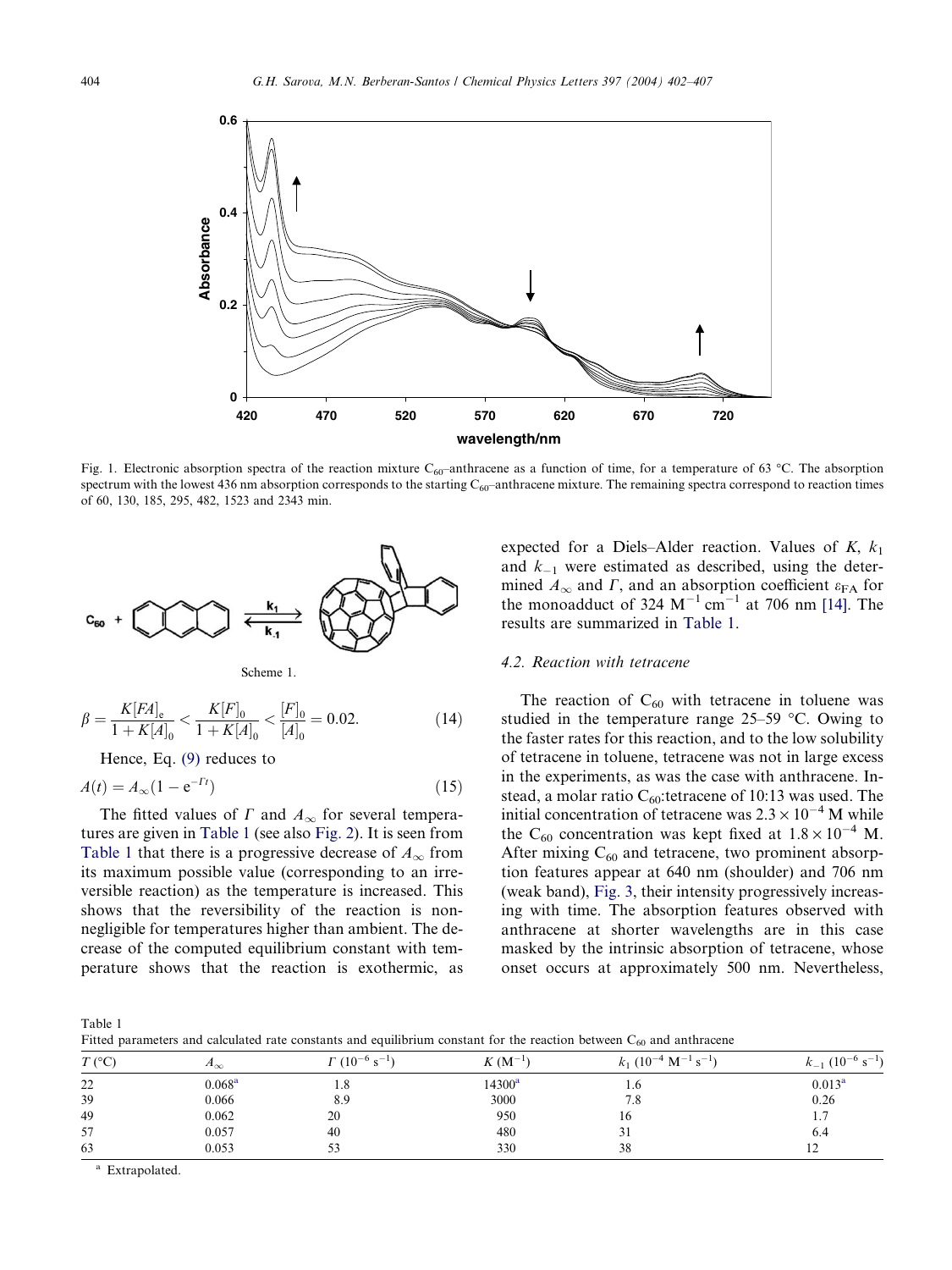<span id="page-3-0"></span>

Fig. 2. Absorbance at 706 nm of the reaction mixture C<sub>60</sub>–anthracene as a function of time, for a temperature of 49 °C. The solid line is the fit with Eq. [\(15\)](#page-2-0) (for the fitted parameters, see [Table 1\)](#page-2-0).



Fig. 3. Electronic absorption spectra of the reaction mixture C<sub>60</sub>–tetracene as a function of time, for a temperature of 59 °C. The absorption spectrum with the lowest 436 nm absorption corresponds to the pure  $C_{60}$  solution. The other spectra correspond to the reaction mixture for reaction times of 0, 36, 84, 139, 191, 267 and 408 min. Inset: pure  $C_{60}$  solution and reaction mixture for 0, 84, 139 and 408 min.

the 640 and 706 nm absorption bands suffice to identify the reaction product as the mono-adduct of  $C_{60}$  and tetracene, formed upon [4 + 2] cycloaddition, Scheme 2.





The addition occurs at one of the 30 equivalent 6–6 bonds of  $C_{60}$ , and the reaction is regioselective from the point of view of tetracene, taking place at one of the inner rings. It is expected that, in the long wavelength range, this compound should display an absorption spectrum identical to that of the anthracene monoadduct. The existence of isosbestic points (as observed for the anthracene mixture) at 409, 436, 586 and 612 nm, Fig. 3, confirms that multiple addition is negligible for the experimental conditions used. Identical results were obtained for all the other temperatures.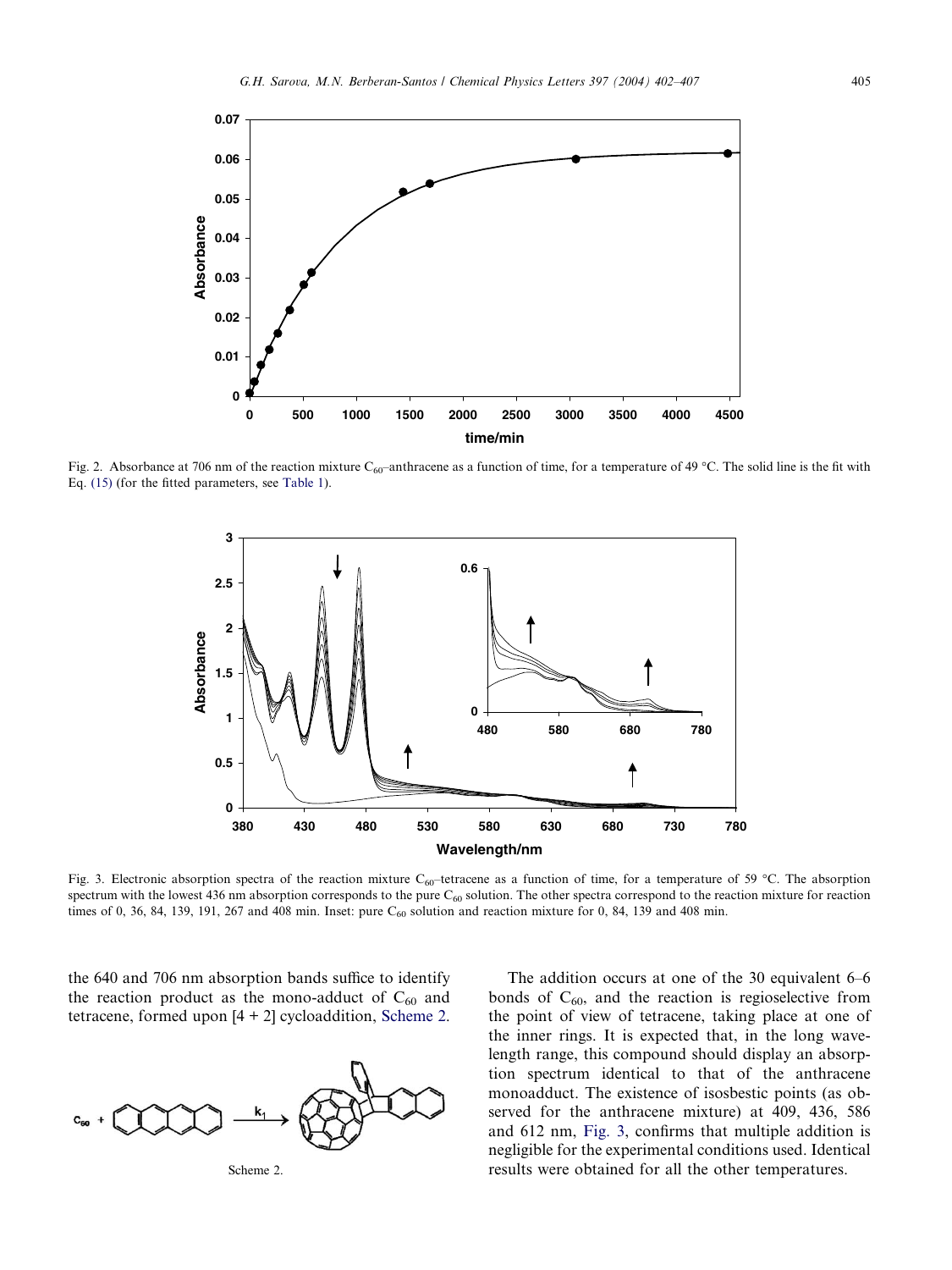Table 2 Fitted parameter and calculated rate constant for the reaction between  $C_{60}$  and tetracene

| $T$ (°C)             | $\Gamma$ (10 <sup>-6</sup> s <sup>-1</sup> ) | $k_1$ (10 <sup>-2</sup> M <sup>-1</sup> s <sup>-1</sup> ) |
|----------------------|----------------------------------------------|-----------------------------------------------------------|
| 25                   | 2.0                                          | 3.1                                                       |
| 33                   | 3.9                                          | 9.6                                                       |
|                      | 6.9                                          | 16                                                        |
|                      | 11                                           | 26                                                        |
| 40<br>46<br>54<br>59 | 14                                           | 32                                                        |
|                      | 30                                           | 47                                                        |

Unlike the situation with anthracene, it is observed that the long time limit of the absorbance,  $A_{\infty}$ , is essentially temperature independent and coincident with the value expected for complete conversion of the fullerene (0.058). The reaction is therefore irreversible at all temperatures. In such a case the parameter  $\beta$  in Eq. [\(8\)](#page-1-0) becomes

$$
\beta = \frac{[F]_0}{[A]_0} \tag{16}
$$

and is no longer a fitting parameter, since its value is known. The data were fitted with Eq. [\(9\)](#page-1-0) (with  $\beta$  fixed at the value given by Eq. (16)). The values of  $\Gamma$  for several temperatures are given in Table 2 (see also Fig. 4). Values of  $k_1$  were computed from  $\Gamma$ , and are also presented in Table 2.

#### 5. Discussion and conclusions

The activation parameters of the reactions studied, obtained from the Arrhenius plots of the rate constants, are given in Table 3. In the experimental temperature range the reaction of  $C_{60}$  with anthracene is reversible, while the reaction of  $C_{60}$  with tetracene is essentially irreversible. This results at least in part from the fact that the activation energy of the anthracene reaction is ca. 10 kJ mol<sup>-1</sup> higher than that of tetracene. Mainly for this reason, the second order rate constant for the direct reaction at room temperature is two orders of magnitude higher for tetracene,  $6.5 \times 10^{-2}$  vs.  $2.9 \times 10^{-4}$  $M^{-1}$  s<sup>-1</sup> for anthracene. The observed activation energy difference of 10 kJ mol<sup>-1</sup> is in close agreement with the results of quantum-chemical calculations for two Diels–Alder reactions involving these acenes: The computed differences are 10 and 11  $kJ \text{ mol}^{-1}$  with ethene [\[8\]](#page-5-0), and acetylene [\[7\]](#page-5-0) as the dienophile, respectively. Theoretical calculations also predict a more negative reaction enthalpy for the tetracene reaction [\[7,8\]](#page-5-0), which may also correlate with a higher activation energy for the reverse reaction.

The available activation and thermodynamic parameters for the reactions of  $C_{60}$  with dienes are collected in [Table 4](#page-5-0). With respect to the direct reaction, it is seen that the activation enthalpy is smallest for the cyclopentadiene reaction, where no aromaticity reduction occurs.

Table 3

Arrhenius parameters for the reactions of  $C_{60}$  with anthracene and tetracene

|            | Diels-Alder                       |                                        | Reverse Diels-Alder      |                                        |  |
|------------|-----------------------------------|----------------------------------------|--------------------------|----------------------------------------|--|
|            | $\log(A/M^{-1}$ s <sup>-1</sup> ) | $E_{\rm a}$<br>$(kJ \text{ mol}^{-1})$ | $log(A/s^{-1})$          | $E_{\rm a}$<br>$(kJ \text{ mol}^{-1})$ |  |
| Anthracene | 68                                | 59                                     | 16.9                     | 140                                    |  |
| Tetracene  | 74                                | 49                                     | $\overline{\phantom{a}}$ | $\sim$                                 |  |



Fig. 4. Absorbance at 706 nm of the reaction mixture C<sub>60</sub>–tetracene as a function of time, for a temperature of 54 °C. The solid line is the fit with Eq. [\(9\)](#page-1-0) (for the fitted parameter, see Table 2).